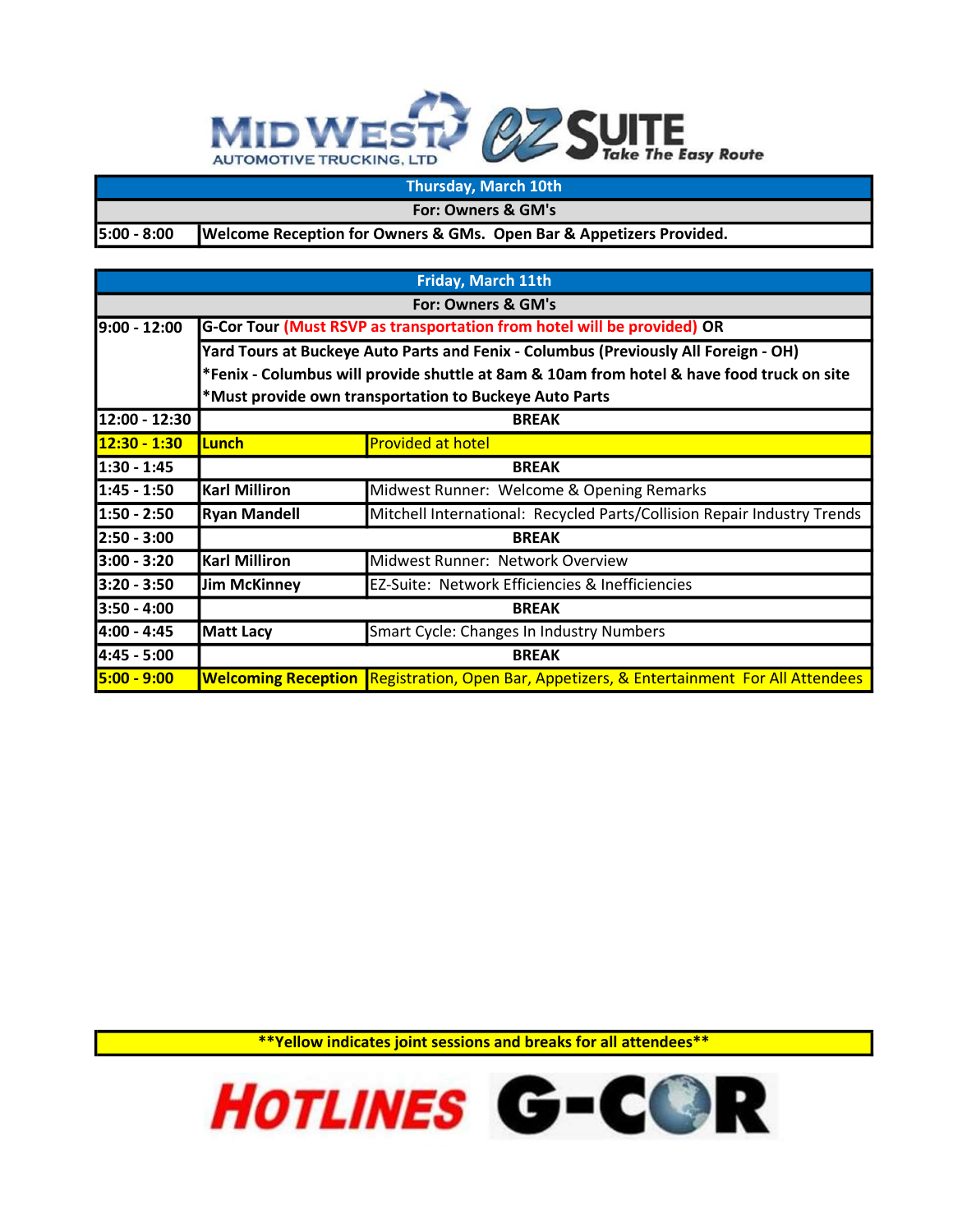## MID WEST? @Z SUITE he Easy Route

| <b>Saturday, March 12th</b>            |                                                  |                                                                             |  |  |
|----------------------------------------|--------------------------------------------------|-----------------------------------------------------------------------------|--|--|
| For: Owners, GM's, Sales, & Production |                                                  |                                                                             |  |  |
| <b>ALL DAY</b>                         | <b>EZ-Suite Training for all products</b>        |                                                                             |  |  |
| $8:00 - 9:00$                          | <b>Breakfast: Full breakfast buffet provided</b> |                                                                             |  |  |
| $9:00 - 12:00$                         | <b>AM Sessions</b>                               |                                                                             |  |  |
|                                        | <b>Owners &amp; GM's AM Sessions</b>             |                                                                             |  |  |
|                                        | $9:15 - 10:00$                                   | Jeff DeVito with Milliron Industries, Joe Mesana & Austin Greenblott        |  |  |
|                                        |                                                  | with G-COR, & Tony Traver with Techemet:                                    |  |  |
|                                        |                                                  | Virtual Shredder Tour, Scrap & Core Markets,                                |  |  |
|                                        |                                                  | & Cat Converter Recycling Process                                           |  |  |
|                                        | $10:00 - 10:10$                                  | <b>BREAK</b>                                                                |  |  |
|                                        | $10:10 - 11:00$                                  | Jayson Doren with Morris Rose & Colby Johnson with Wayne Auto:              |  |  |
|                                        |                                                  | What Makes A Great GM? (Ryan Falco to moderate)                             |  |  |
|                                        | $11:00 - 11:10$                                  | <b>BREAK</b>                                                                |  |  |
|                                        | $11:10 - 11:45$                                  | <b>Charlie Salter with Panel Armor:</b>                                     |  |  |
|                                        |                                                  | Quality Control, Packaging, & Introducing MidwestRunner.Shop                |  |  |
|                                        |                                                  | <b>Sales AM Sessions</b>                                                    |  |  |
|                                        | $9:15 - 9:30$                                    | Karl Milliron with Midwest Trucking:                                        |  |  |
|                                        |                                                  | Midwest Runner Network Overview                                             |  |  |
|                                        | $9:30 - 10:20$                                   | Rob Rainwater with Profit Team Consulting:                                  |  |  |
|                                        |                                                  | "We're not in the Parts Business Anymore"                                   |  |  |
|                                        | 10:20 - 10:30                                    | <b>BREAK</b>                                                                |  |  |
|                                        | $10:30 - 11:55$                                  | Chad Counts with Counts Consulting:                                         |  |  |
|                                        |                                                  | Sales by the Numbers: Part 1                                                |  |  |
|                                        | <b>Production AM Sessions</b>                    |                                                                             |  |  |
|                                        | $9:15 - 4:00$                                    | Offsite Forklift certification class conducted at Fenix - Columbus          |  |  |
|                                        |                                                  | (Limited to 1 person per attending facility, max class size 20 people.      |  |  |
|                                        |                                                  | Must be pre-registered to attend)                                           |  |  |
|                                        | <b>OR</b>                                        |                                                                             |  |  |
|                                        | $9:15 - 10:00$                                   | Charlie Salter with Panel Armor:                                            |  |  |
|                                        |                                                  | Quality Control, Packaging, & Introducing MidwestRunner.Shop                |  |  |
|                                        | $10:00 - 10:10$                                  | <b>BREAK</b>                                                                |  |  |
|                                        | $10:10 - 11:10$                                  | Chris Atencio with EZ-Suite:                                                |  |  |
|                                        |                                                  | Managing The Production Process with EZ-Suite                               |  |  |
|                                        | $11:10 - 11:20$                                  | <b>BREAK</b>                                                                |  |  |
|                                        | $11:20 - 11:55$                                  | Derek Odson with Milliron Auto Parts & Josh Robertson with Midwest:         |  |  |
|                                        |                                                  | <b>Midwest Runner Claims Process</b>                                        |  |  |
| $12:00 - 1:00$                         |                                                  | Lunch: Full Lunch Buffet Provided. Vince Edivan with ARA: Lunchtime speaker |  |  |